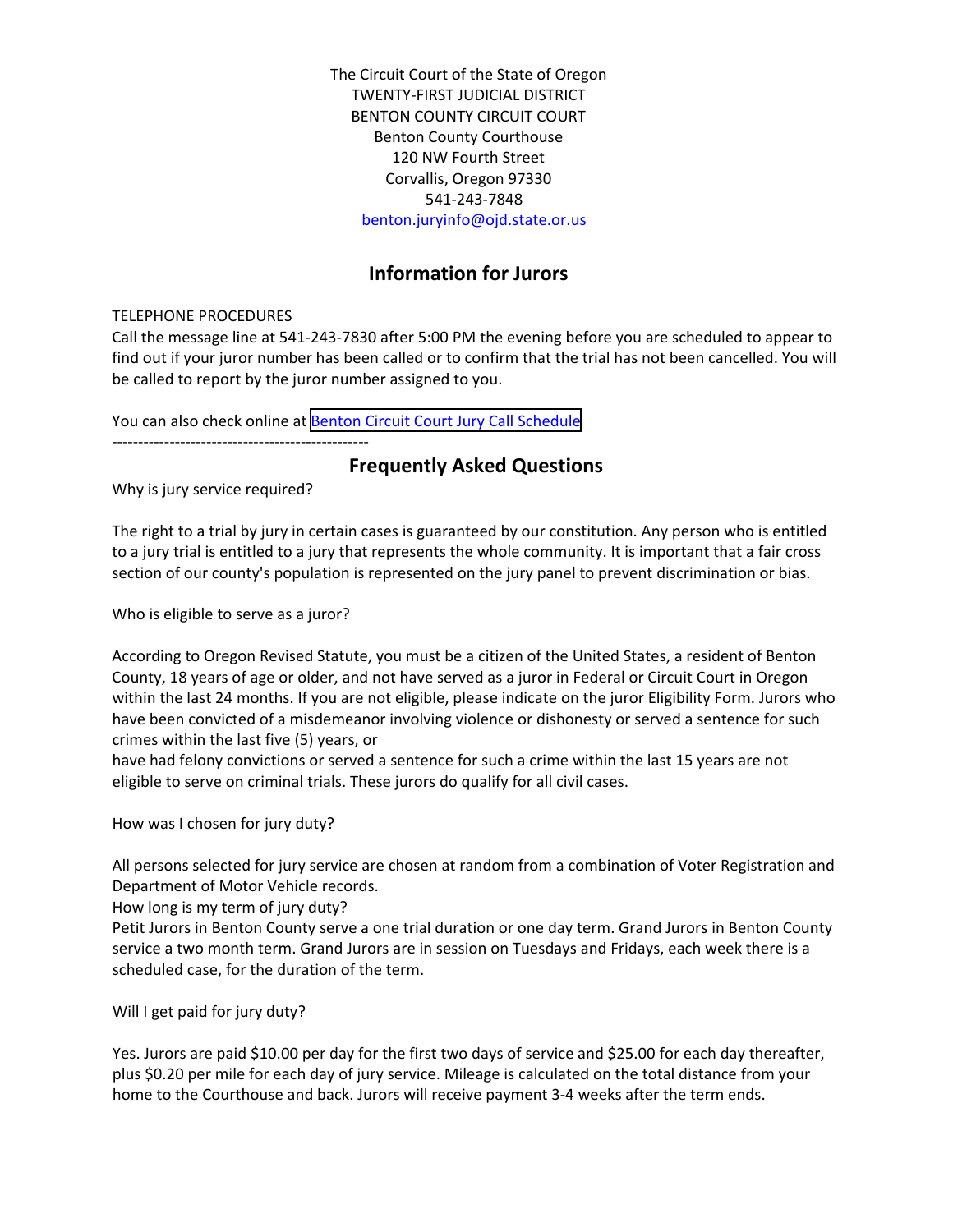What if my employer doesn't want me to serve?

Oregon law clearly states that your employer may not discharge, threaten to discharge, intimidate, or coerce you by reason of your jury service. Any violations are to be reported to the Court.

Hours of Service

Courts are normally in session from 9:00 a.m. until noon and from 1:15 p.m. until 5:00 p.m., Monday through Friday. Jury trials typically begin on Mondays, Tuesdays, and Wednesdays. Most, but not all, trials last only one day.

#### Jury Selection Process

The Legislature recognized that trial by jury is a cherished constitutional right and that jury service is an obligation of citizenship. All persons selected for jury service will be selected at random, from a source or sources inclusive of a representative cross‐section of the population of the area served by the Court.

# **HANDBOOK FOR JURORS BY OREGON STATE BAR**

#### Justice by Jury:

There is nothing else quite like them in our society: A group of strangers brought together and required to sit in silence and listen to different versions of a story in which they have no personal interest and who are then locked inside a room where they must stay while they try to sort out what they believe to be the truth from all they have heard. They are the members of the jury. There may be as few as six or as many as 12. They may be required to reach a unanimous decision or they may not. They have no purpose, no continuing function, beyond their verdict. Once they have made it, they fade back into their community with no further responsibilities toward the events which, for a brief period (sometimes no more than a few hours) or a long one (sometimes for a year or more), have held them captive. Yet, because of the conclusions they reach some who have come before them have forfeited their lives and others have been required to pay out millions of dollars to pay for the harm they were found to have done. Jury decisions, at times, have changed the course of history, have caused laws to be discarded or rewritten, have wrought guarantees of our freedoms. In accomplishing all this, the jurors give no reasons for their actions, and ‐‐ unlike any other group imaginable ‐‐ seek nothing for themselves; they are, as Supreme Court Justice William O. Douglas once said, the only agency of our government that has no ambition.

They have been described as the conscience of the community, bringing the peoples' values of right and wrong to bear upon the cold and narrow proscriptions of the law. Thomas Jefferson and others have seen them as the public's line of defense against the state when it acts oppressively, and Jefferson, for that reason, once declared that the right to trial by jury was more precious to the maintenance of a democracy than even the vote.

The Jury in America, John Guinther, Pg Xiii of the Introduction. Reprinted by permission of The Roscoe Pound Foundation Washington, D.C.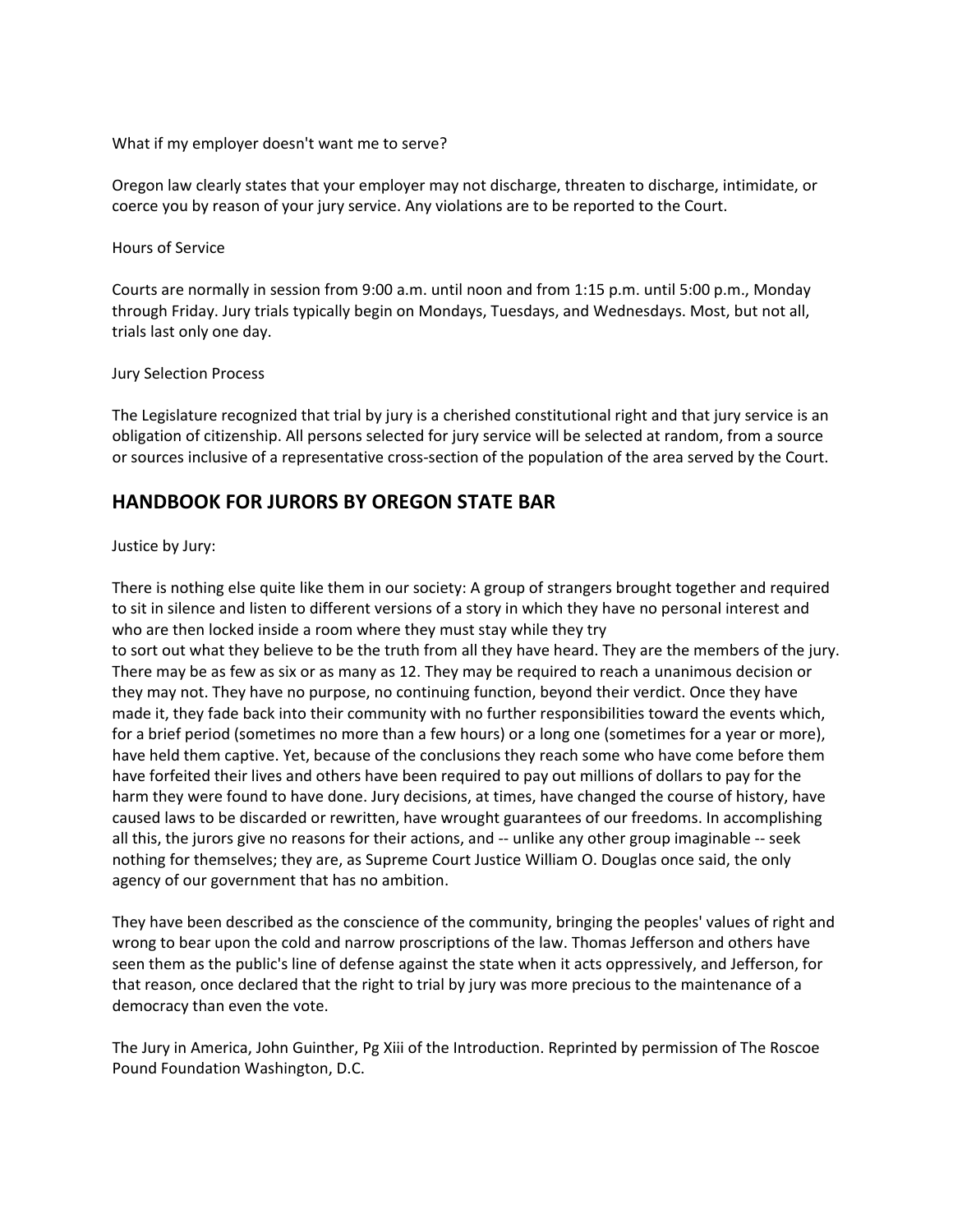How Jurors are Selected:

Jurors are chosen from combined lists of registered voters and Department of Motor Vehicles records. The length of jury service varies from county to county, but no trial juror can be required to serve more than 10 days unless necessary to complete a trial in progress. A day of service is each day during a jury service term on which a juror is required to attend and attends. All persons are eligible to act as a juror who are at least 18 years old, are U.S. Citizens, and who reside in the county when summoned, unless the person has had their rights and privileges withdrawn for certain criminal convictions or have served jury duty in a state or federal Court in Oregon within the last 24 months. The opportunity for jury service may not be denied or limited on the basis of race, national origin, gender, age, religious belief, income, occupation, or any other factor that discriminates against a cognizable group in Oregon. Excuses from jury duty are not granted on the basis of status as a business proprietor, teacher, professor, doctor, lawyer, police officer, student, or other occupations. It is important to the administration of justice that jurors be available from the entire community and that requests to be excused be made only when there is a genuine showing of undue hardship or extreme inconvenience. If good cause is shown, the persons may request that their term of service be deferred until another term. Each county sets a different amount of time for the juror's term of service during which the juror may be required to attend. Your term of service as a juror is for one day if not selected or the duration of the trial if selected or the duration of the trial if selected. Most trials are 1-5 days in duration but can be of longer duration. You will have completed your service as a juror when excused by the Court.

### Disabled Jurors:

No person is ineligible to act as a juror who is blind, hearing or speech impaired, or physically disabled on the basis of their impairment or disability alone. When a disabled juror is summoned, he or she may submit a written request for the services of a qualified interpreter or the use of an assistive communications device. The interpreter or assistive communication device may be used to determine his or her qualification to act as a juror or to perform his or her functions as a juror. On the finding by the Court that the juror requires the services of a qualified interpreter or the use of an assistive communication device, the Court will appoint an interpreter or provide an assistive communication device. The public authority will pay for the costs, compensation, and expenses necessary to accommodate such disabled juror.

### EXAMINATION OF JURORS:

The first step in the actual trial of a jury case is to select from the jury panel the number of jurors required to try the case -- usually six or twelve. Ordinarily, when this is done, there are from 15 to 35 prospective jurors in attendance in the Courtroom. The clerk of the Court has the name of each of those persons typewritten on a separate slip of paper, and all of these slips are placed in a box which the clerk shakes vigorously, in order to make the selection of names completely by chance. After the name slips are shaken up in the box and the clerk withdraws them, one at a time, and calls off each name drawn from the box until the appropriate number is reached.

Next, the Judge or the Lawyers briefly explain to the jurors the general nature of the case to be tried and the names of the Lawyers and of the parties to the case. By the "parties" is meant the Plaintiff, who starts the case, and the Defendant, the person against whom the case is brought.

Questions are then directed to the prospective jurors to the prospective jurors. The Judge may direct a few questions to all the jurors at the same time, asking if any of them have any acquaintance with any of the people involved in the lawsuit, or any other information that would be of apparent interest to both sides. Then the Lawyers take turns asking prospective jurors such questions as the Attorneys desire to ask, to determine whether or not the individual jurors are qualified to act as fair and impartial Judges of the facts. Sometimes the Lawyers ask questions separately of each juror, and sometimes the Lawyers may address the entire panel of prospective jurors.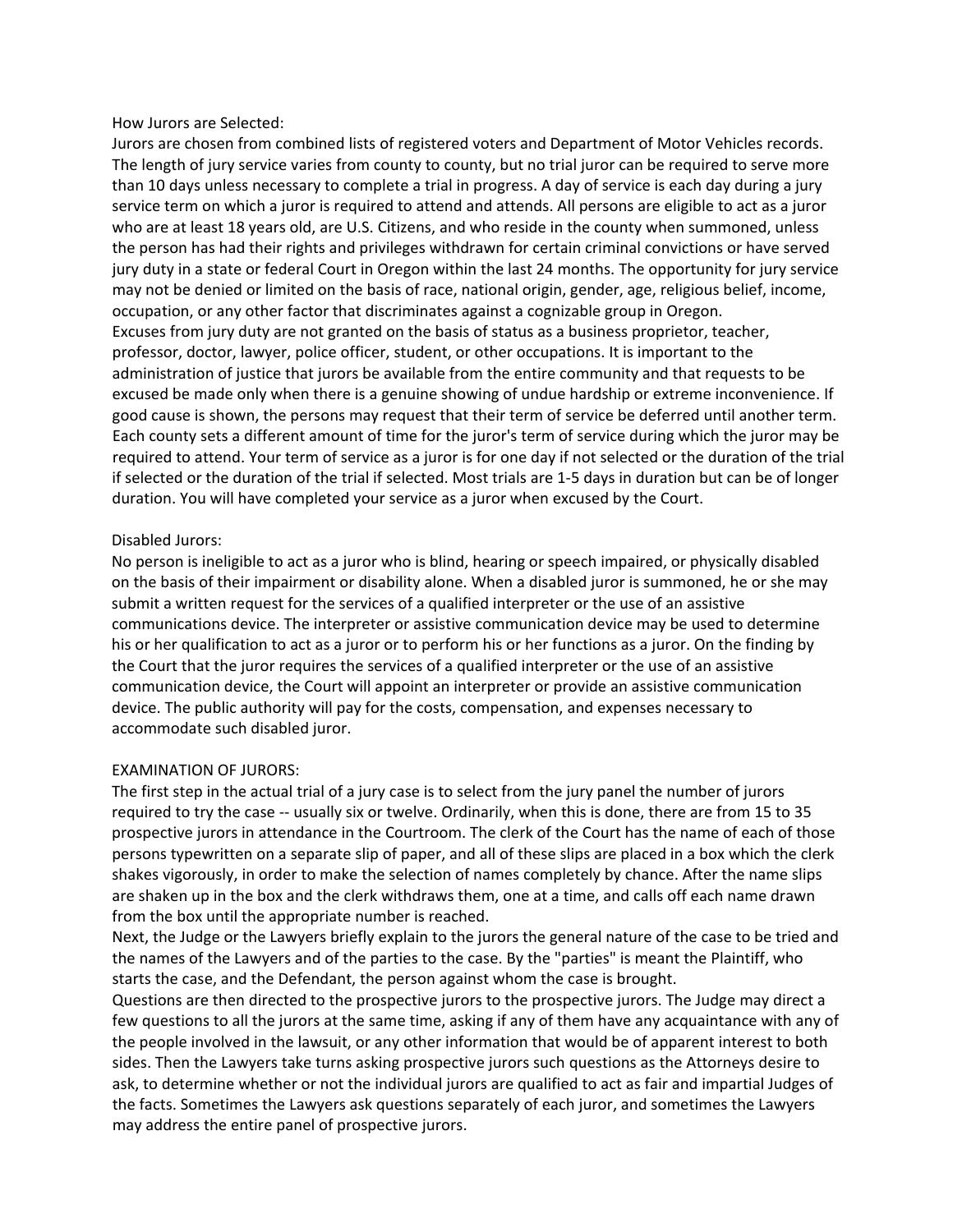This procedure is called "voir dire" examination. The questions are designed to permit the Attorneys to become generally acquainted with the prospective jurors' backgrounds and their general beliefs and feelings with respect to the particular people and questions involved. It is important that each juror is forward in answering questions, is fully candid with the lawyers, and does his or her best to permit the lawyers to become acquainted with them.

If, during this questioning, a prospective juror indicates that he or she is not legally qualified to act as a juror in the particular case, the Attorney will then say, "I challenge the juror for cause." If the Judge is satisfied that the reason given for the challenge is sufficient, the juror will be excused.

After all the jurors have been questioned and there are no longer any challenges made by either Lawyer for "cause," the Attorneys on each side may exercise a certain number of "peremptory challenges." This means that each side may excuse a certain number of jurors without assigning any cause.

There may be many different reasons why a Lawyer for a party would challenge a juror without a stated cause, and a juror who is challenged and excused should not be offended. For instance, in a particular case a Lawyer or party might desire to excuse persons who have close friends or family in law enforcement, have been involved in an accident, or have had good or bad experiences similar to the incident that is subject to the party's legal claims. Or the Lawyer or party might want jurors who have particular educational backgrounds, training or life experiences. A Lawyer or Judge may ask a prospective juror many questions about one's personal life and beliefs which may seem unnecessary. However, such questions are proper and should be answered fairly and honestly.

During the course of a trial you will get to know a great deal about the personalities of some of the Lawyers and witnesses.

However, it is only during this voir dire examination that the Attorneys can get to know anything about you. And, often, they are as interested in your background and personality -- what kind of person you are -- as they are in anything else. This is a legitimate concern, because those of you ultimately selected will be deciding their clients' fate as to the issues in the case.

Answer the questions as openly and candidly as possible!

After both sides have completed their challenges, and the jury box has been filled up by persons to take the place of those excused, the remaining persons constitute the jury, and the jury is then administered the oath by the Court.

The importance of a case does not determine the size of the jury selected to hear it. Strategy, time limitations and other considerations, by the Court or by the Attorneys, have decided whether the jury will be six or twelve.

Therefore, a case on which only six of you sit may be more important than any case in which twelve of you are selected. In some cases, alternate jurors may be selected to hear the evidence in case the Court has to replace an impaneled juror due to illness or some other emergency. If none of the jurors are replaced, the alternates are excused at the time the jury retires to consider its verdict.

#### JUROR'S OATH:

The oath administered is that the jurors:

"Will well and truly try the matter in issue between the Plaintiff and Defendant, and a true verdict given according to the Law and evidence as given them on the trial." (ORCP 57E)

When members of the jury take this oath, they become Judges of every question of fact in the case and are a part of the legal machinery for determining the claims that are made by the respective parties. They are duty bound to act fairly and impartially, and are no longer free to act upon their feelings or emotions, but only on reason and Judgment and under instructions of the Judge.

#### KINDS OF CASES:

In general, juries decide two kinds of cases ‐‐ civil and criminal.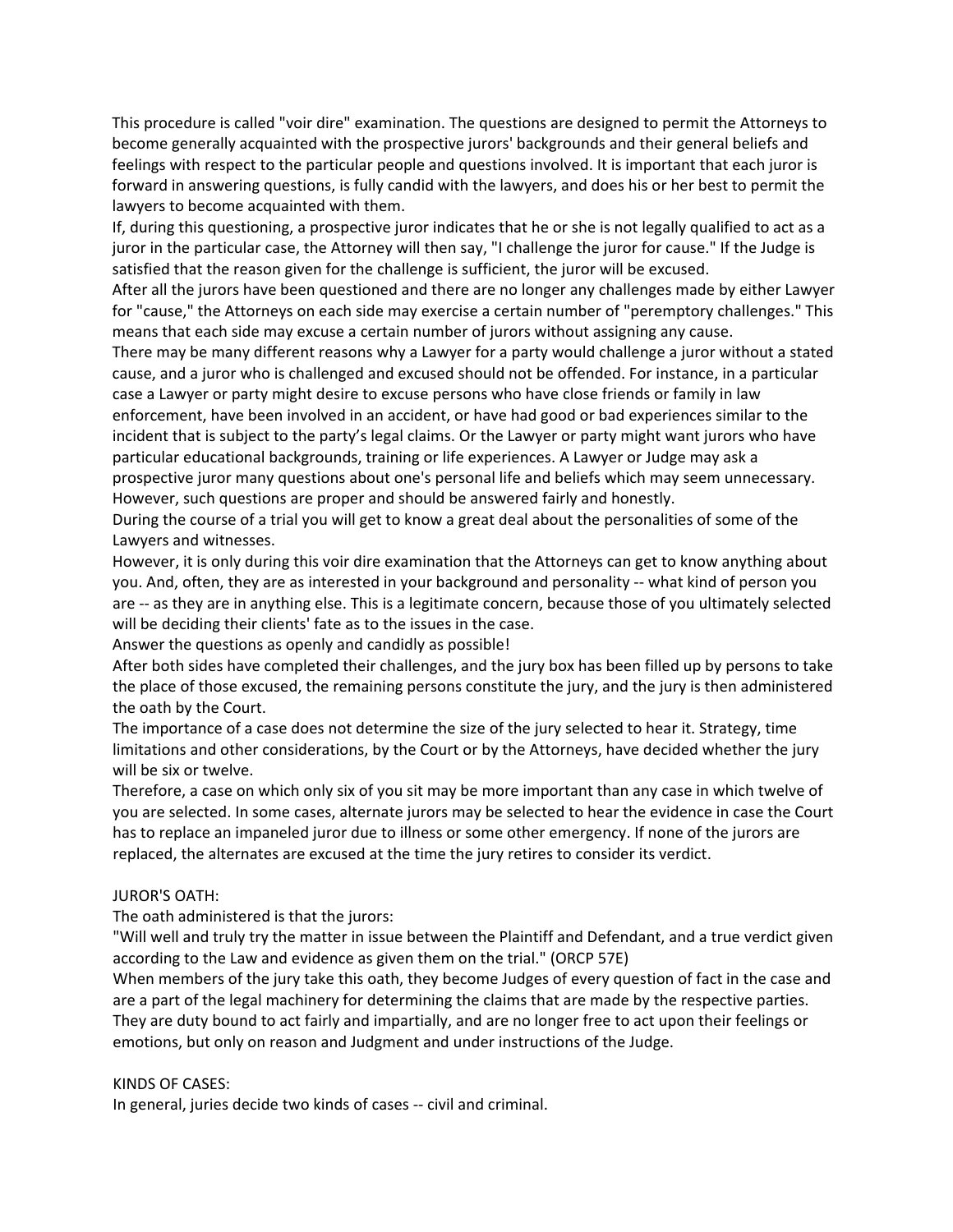A CIVIL CASE usually involves a claim for money damages or some kind of claim with respect to property. The party starting the case is called the Plaintiff. The Plaintiff, through a Lawyer, sets forth a claim in a paper called a Complaint. The person who is being sued is called the Defendant. Through another Lawyer, the Defendant files an Answer, in which there is an admission or denial of claims made in the Complaint and a statement of any special defenses he or she may have.

Sometimes the Defendant may also make a claim against the Plaintiff. This is called a counterclaim. There may be more than one Plaintiff or Defendant.

A CRIMINAL CASE is brought in the name of, and by, a governmental body, be it city, county, state or the federal government. In many cases, the accusations may be taken before a Grand Jury acting under the supervision and direction of the Prosecuting Attorney, and the written charge or accusation that is brought by the Grand Jury is the Indictment. The criminal case may be started by the filing of a Complaint, Indictment, or information. The fact that a Complaint has been filed or the Grand Jury has brought an Indictment is not to be taken as any indication at all that the person accused is, or even may be guilty. The accused person has no opportunity to defend himself or herself before the Grand Jury. An Information is the name given to a written charge against a Defendant filed by the Prosecuting Attorney, and not by the Grand Jury. But, even in cases where the Defendant has the right to have a Grand Jury consider the charges against him or her, the Defendant may consent to the filing of an Information instead of Grand Jury Indictment.

In most civil and criminal cases, the written documents setting forth the claims of the respective parties are called the pleadings. The pleadings are never any evidence of the facts alleged in them. They are merely the way in which parties make their claims against each other, and may or may not be accurate.

### THE STAGES OF TRIAL:

After the jury has been picked and sworn, the trial of a case proceeds in the following general states: 1. An opening statement is made by the Attorney for each party. Usually, but not always, the Plaintiff goes first. The purpose of this opening statement is to outline to the jury the factual situation involved in the particular case and what each side contends that it will establish by the evidence to follow. A general idea of what the case is about is thus presented to the jury.

2. Each party in turn then calls witnesses and examines them, in an attempt to prove his or her claims or to dispute the other party's claims. Usually, the Plaintiff calls all his or her witnesses first. The examination of witnesses by the party calling them is called "direct examination." Each party has a right to ask questions of the other party's witnesses, called "cross examination."

3. When a party has called all the witnesses he or she wishes at that time, that party "rests." The other party then calls witnesses and likewise rests, until all parties have rested.

4. After both the Plaintiff and the Defendant have rested their cases, then the Plaintiff, if he or she chooses, may call witnesses to rebut the testimony of the Defendant's witnesses, which is known as "rebuttal testimony." Defendant may then call additional witnesses to rebut the testimony of the additional witnesses called by the Plaintiff, which is known as "surrebuttal."

5. The Attorneys for the parties then make closing arguments, in which they sum up the evidence and testimony and try to persuade the jury to find in favor of their respective clients.

6. The Judge then gives the charge, or instructions, to the jury. In these instructions, the issues that jurors must decide are defined and instructions on the law governing the case are given.

7. When the Judge has finished, the jurors retire to the jury room to consider the case and reach a verdict.

#### WHAT IS EVIDENCE?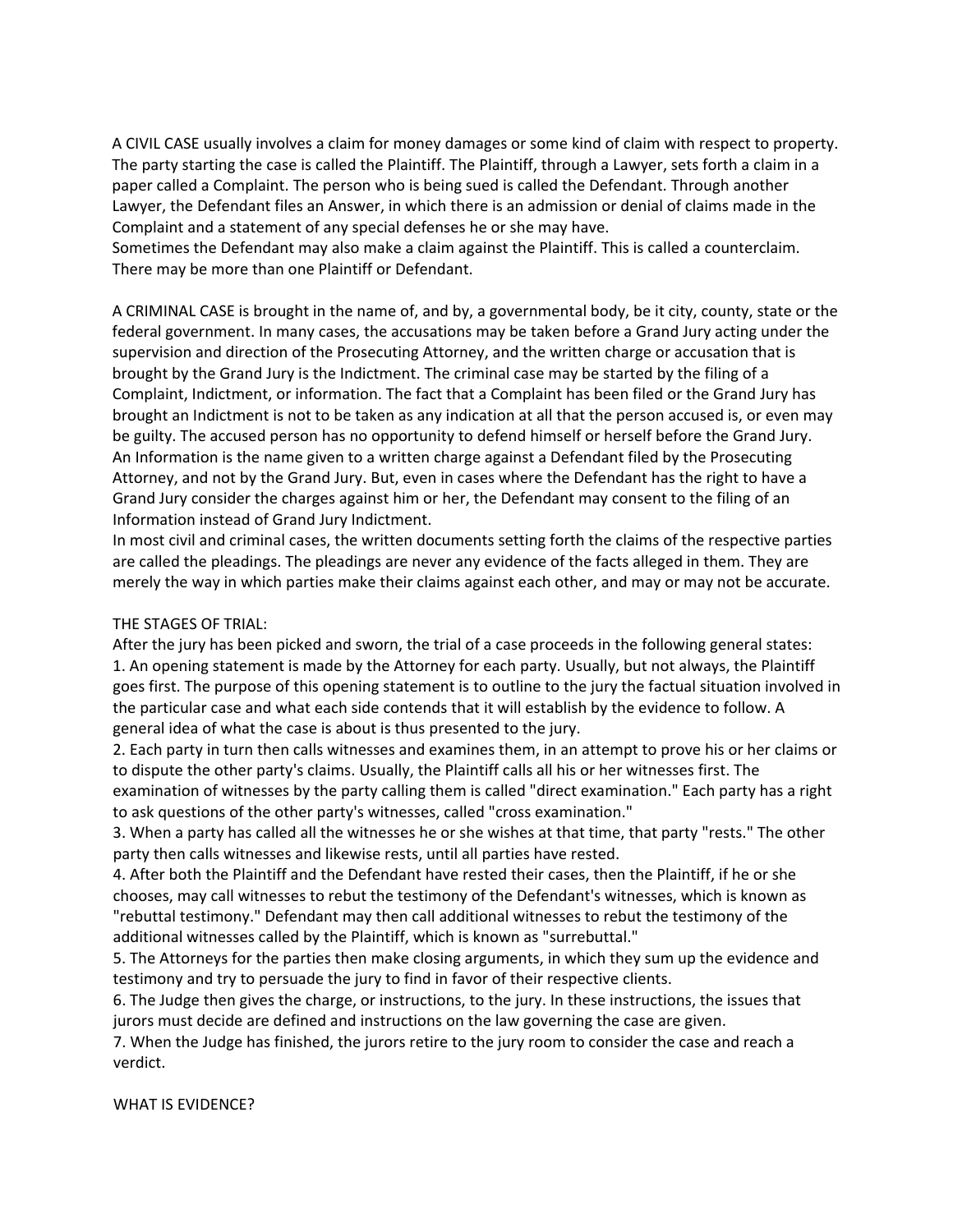Evidence is what the Judge permits the jury to hear and consider. Evidence can be the testimony of live witnesses, or testimony by deposition, either audio, video, or transcript, that the parties agree can be used at trial. Any physical exhibits, such as photos, documents, or bullets which are received by the Court are also evidence.

There are, however, many things that must not be considered as evidence. For instance, what a Lawyer says or claims to have proven is not evidence. Nor is testimony that the jury has heard but that the Judge has Ordered stricken from the record.

The jury must treat all such testimony as though it had never been given. Similarly, matters that a Lawyer offers to prove, but that the Judge will not allow to be presented, are not to be considered as evidence.

A jury is not to consider any information about the witnesses, parties or Lawyers or anything connected with the case other than the evidence seen and heard in the Courtroom. The Judge will instruct the jury on what is and isn't evidence in each case.

### OBJECTIONS TO EVIDENCE:

During the course of a trial, the Lawyers for both sides may make objections to questions asked, or evidence offered, by the other side. This is part of the Lawyer's job. A trial is carried on within set rules of procedure, and a Lawyer is entitled to object to questions he or she believes to be improper under the rules governing the admissibility of evidence.

If the Judge considers the question improper or the evidence inadmissible, the Judge will sustain the objection. Otherwise, it will be overruled. The Judge's ruling does not indicate favor for one side or one Lawyer over the other, and the jury should not draw any such inference from the ruling. Even though the Judge might decide every objection in favor of one side, it does not mean that side is entitled to win the case.

The rulings simply reflect the Judge's belief as to whether the questions asked are in proper form or deal with the issues the jury must decide.

### CONFERENCES OUT OF THE JUROR' HEARING:

Occasionally, the Lawyers may confer with the Judge out of the hearing of the jury. Or the Judge may excuse the jury from the room, so that a point of law or an objection can be argued. In either case, the jury should not feel slighted or attempt to guess what is being said, nor should the jury feel resentment toward the Attorney who requests that the jury be excused.

Conferences are often held at the bench to avoid the inconvenience of having the jury file out and in again, and to prevent the jury from becoming confused on technical legal matters. If the jury is excused from the room, it is usually to avoid having the jury hear arguments on questions of law which concern only the Lawyers and the Judge.

Much of a juror's time is thus spent waiting to try a case or waiting while the Judge and the Lawyers are taking up legal matters outside the hearing of the jury, rather than in actually hearing evidence or arguments in a trial. Often the reasons for these delays may not be explained to you. You should know that these discussions are necessary for several reasons:

1. To simplify issues relating to the trial;

- 2. To enter stipulations, which makes it unnecessary for the jury to listen to time consuming evidence;
- 3. To prevent a mistrial by discussing delicate areas in advance; and

4. To allow for careful consideration of legal points which, if decided quickly and erroneously, could lead to appeal and retrial.

Sometimes, a case even reaches settlement during such conferences. While this may seem to be a waste of your time at the moment, a case that doesn't have to be tried saves time in the long run for Courts and for jurors, releasing them to possibly hear another case which has been waiting for Court time.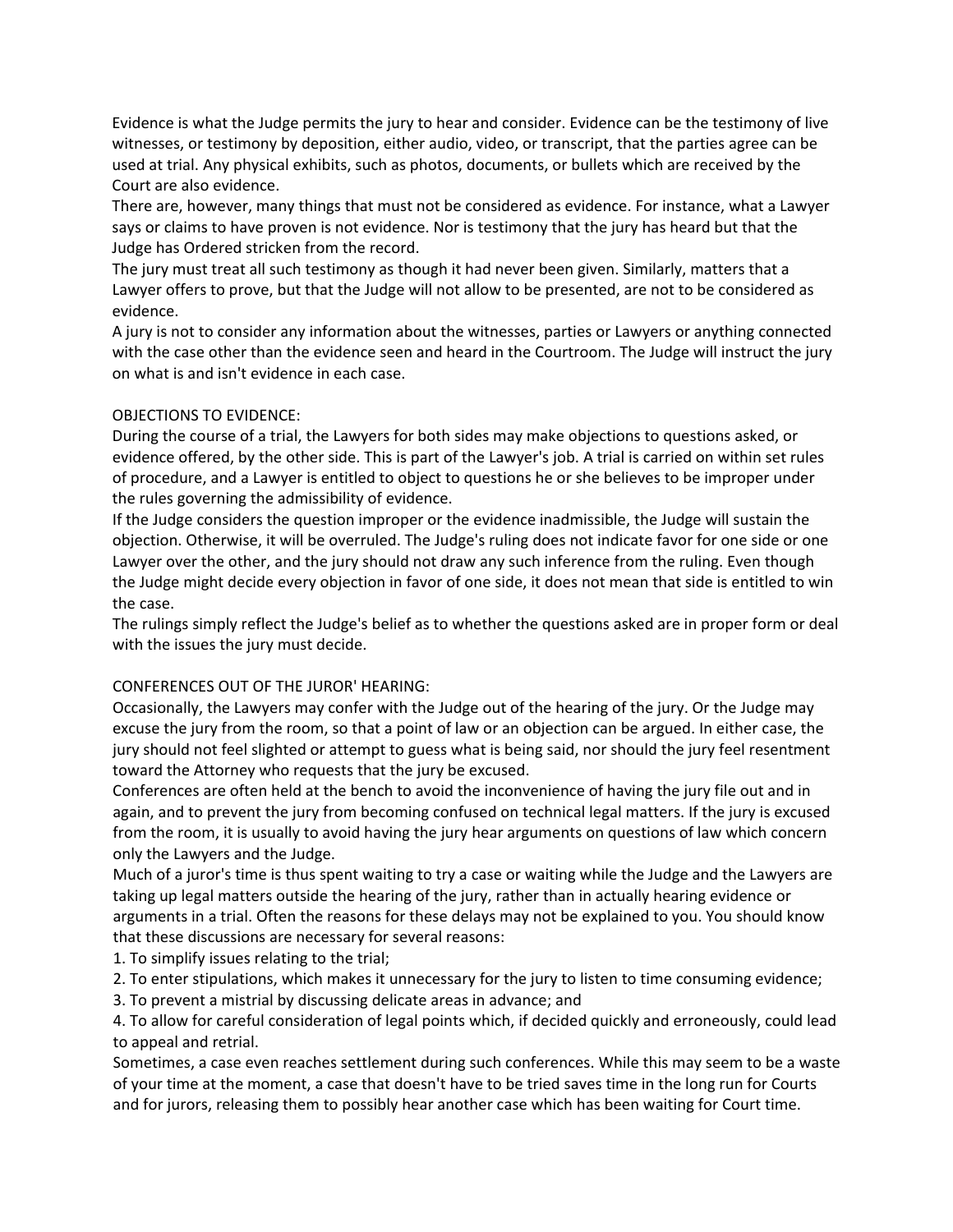#### CONDUCT OF JURORS:

All jurors are required to be prompt. Since each juror must hear all the evidence, tardiness causes delay and inconvenience to the Judge, the Lawyers, the parties, the witnesses and the other jurors and is expensive to the parties and the Courts and to all concerned.

When a Court session begins and the Judge enters the Courtroom, everyone in the Courtroom rises. Careful attention should be given to every question and answer. If a juror cannot hear a witness, Lawyer or the Judge, the juror should notify the Judge. Jurors are permitted to take notes during a trial and use them during deliberations.

Generally, a juror must sit in the same seat in the jury box throughout the trial. This enables the Judge, the clerk and the Lawyers to identify the juror more easily.

While you are a juror and before you retire to deliberate in the jury room, you should not talk to anyone about the case, not even another juror, nor should you permit anyone to talk to you about it. During the trial, a juror should not communicate with any Lawyer, party or witness in the case. All friendly talk, even though not about the trial, must be avoided. You should not

listen to radio or television accounts of the trial, or read articles about it in the newspapers. If any person persists in talking to you about the trial, or attempts to influence you as a juror, you should report that fact to the Judge immediately.

As a general rule, jurors should not ask questions of witnesses. Most questions which may occur to jurors in the course of a trial are answered at some point later in the trial. There are explicit rules about what can be considered evidence in a trial, and these rules can restrict the types of questions asked of witnesses -- which is why normally only an Attorney asks

questions. If a juror strongly feels an important point has not been covered in the course of the trial, the juror may ask the Judge, in writing, whether such a question might be asked.

Only in rare cases are members of the jury kept away from their homes continuously during trial. A juror can leave to have lunch and to go home at night, but cannot discuss the case with anyone, even with a family member. If someone tries to talk about the case, the juror must prevent it and report it to the Judge.

In deciding a case, jurors are expected to bring to bear all the experience, common sense and common knowledge they possess, but they are not to rely on any private source of information. It follows that a juror should never make an independent investigation or inspect the scene of an accident or other event involved in the case. If it is proper and necessary

for the jury to inspect a place involved in the case, the Judge will so Order.

If a juror learns of something that the Judge should know about, the juror may ask to see the Judge. The juror should send a message to the Judge by the officer in charge of the jury or by the clerk of the Court. Among the personnel that may be present in the Courtroom are the Court reporter and the clerk/bailiff. Sometimes recording equipment is sometimes used instead of having a Court reporter who manually transcribes the testimony.

### CONDUCT IN THE JURY ROOM:

Upon retiring to the jury room to deliberate, the jury selects a presiding juror from the jurors. It is the presiding juror's duty to act as the presiding officer, to see that the juries' deliberations are conducted in an orderly fashion and to see that the issues submitted for the jury's considerations are fully and fairly discussed and that every juror has a chance to say what he or she thinks upon every question. When ballots should be taken, the presiding juror should see that it is done. The presiding juror should sign any written request made of the Judge.

A good presiding juror can keep the discussion in due bounds, can save much time and can secure efficient results.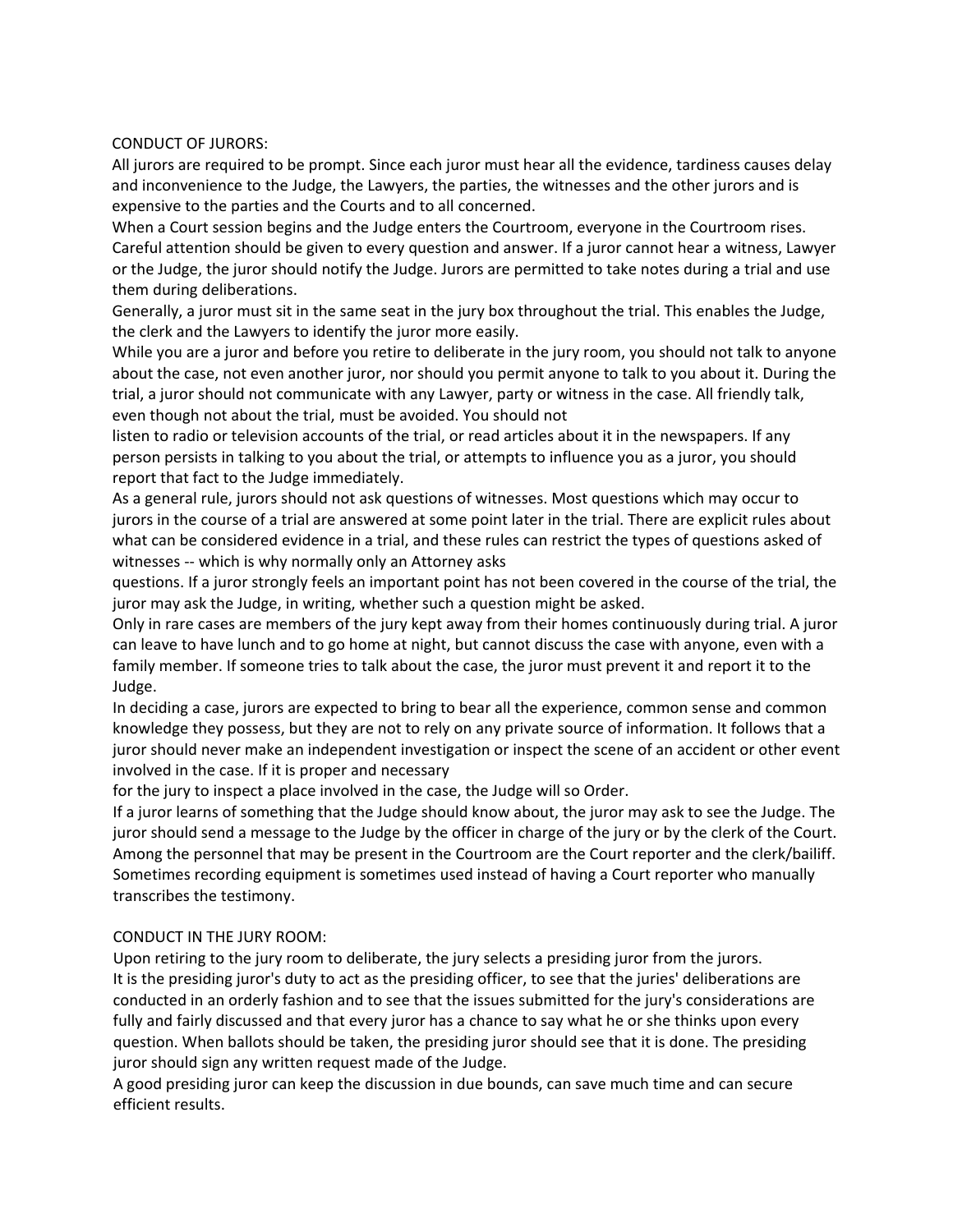Every juror should listen carefully to the views of the other members of the jury and consider them with an open mind. A person's final vote should, however, represent his or her own opinion. As a result of the discussion with fellow jurors, a juror's opinion may have changed from that first held. A juror should not hesitate to change viewpoints after deciding that the first opinion was not right, but one who has an opinion should not change it unless his or her reason and Judgment are changed.

When differences of opinion arise between jurors, the jurors should say what they think and why they think it. A juror must not try to force another juror to agree with him or her, nor must the juror refuse to listen to the argument and opinion of the other. A juror must never shirk responsibility and must never permit any decision to be reached by chance or toss of a coin. A juror must be courageous and must honor his or her responsibilities. A juror should listen objectively to the comments of the other jurors, remain calm during the deliberations and tell other jurors what he or she believes and shy and how the juror formed such beliefs.

Each juror shall discard all prejudices and sympathies. Each must follow the instructions of the Court and render a verdict in accordance with his or her best Judgment. A juror may not approve of or agree with the law which the Judge states in his or her charge, but the juror's feelings in that respect should have no effect on decisions as a juror. The jury is not deciding

the law, but merely deciding the facts. The verdict must be based only on the evidence and on the Judge's instructions as to the law; it must never be based on what the juror thinks the law ought to be. Our duty as a juror is to listen to the Judge, witnesses and Lawyers and listen well; to deliberate, and deliberate calmly and fairly; and to decide, and decide intelligently and justly. All that you need to know to do this will be disclosed to you during the trial. Keep in mind at all times the oath you have taken, and remember that you are discharging a vital duty to your

country and to your fellow citizens.

The number of jurors needed to return a verdict will vary depending upon the number of persons sitting on the panel, whether it is a civil or a criminal case, and the jurisdiction of the Court. The Judge will advise you in each case as to how many jurors must agree on a verdict.

### COMPENSATION:

Juror fees are fixed by statute. In state Courts, a juror is entitled to \$10 per day plus \$.08 per mile traveled between residence and the Court. The \$10 per diem is subject to income tax, but it is not necessary to report it for social security purposes.

A juror is entitled to receive payment for a full day when called to Court, even though he or she may not participate in the trial of a case but is excused immediately after answering the roll call.

The fee and mileage allowance paid for attendance on jury duty obviously will not replace a regular working income and is not intended to. It is merely intended to cover minimum basic out‐of‐pocket expenses. For those who are employed, salary arrangements will have to be made with their own employers, whose policies in that regard may differ widely.

Jury duty may involve some financial sacrifice. It is hoped that jurors see this as a necessary and legitimate part of citizenship in our society.

# FEDERAL AND STATE COURTS :

# Federal Courts

The federal Courts are divided into three major categories, although there are some specialized Courts, such as the United States Court of Claims.

# United States District Court

The United States District Court is the Federal Trial Court similar in many respects to the state Circuit Court, and the only one of the three Courts that conducts jury trials. The Court hears both criminal and civil matters, including breach of contract cases and personal injury suits. Criminal cases handled include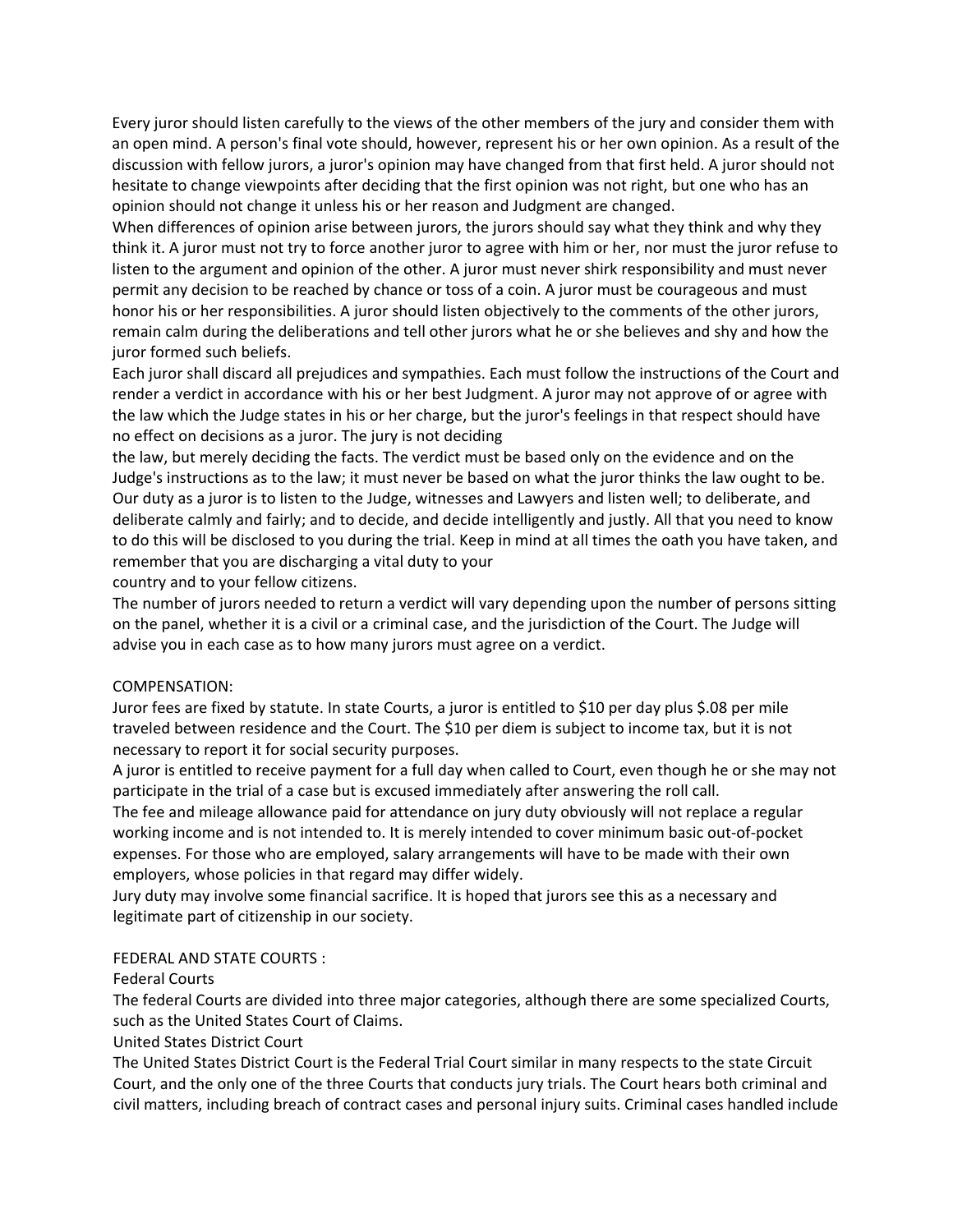violations of the Federal Income Tax laws, mail theft and counterfeiting. Federal Courts are Courts of limited jurisdiction -- that is they are not allowed to hear as many types of cases as the state Circuit Courts.

Some cases maybe brought in either federal or state Court. The litigants will make the decision. Federal Courts are divided into districts. A district may cover an entire state, as it does in Oregon, or it may only cover a portion of a state, with several districts in one state.

United States Court of Appeals

The Court of Appeals hears a case after it has been decided by the United States District Court. If one or both of the litigants believe the decision was incorrect, the case can be appealed to the United States Court of Appeals. This Court will review the decision of the District Court and either affirm it (agree) or reverse it (disagree) or modify the District Court's decision.

If the decision is reversed, the Judgment of the District Court may have to be changed, or the case retried.

The United States Court of Appeals is divided into Circuits. Each Circuit is numbered (there are presently eleven Circuits), plus the District of Columbia, and each handles appeals from a number of United States District Courts under its jurisdiction.

## United States Supreme Court

The United States Supreme Court is the highest Court in the land. It reviews decisions appealed from any of the United States Circuit Courts, or in some cases, from the State Supreme Courts. In a few instances, the Court has been designated by provisions in the Constitution to handle cases not previously heard by a lower Court. With some exceptions, the Court may determine if it will review a decision by a lower Court, either state or federal, and it may refuse to review a case if a majority of the Supreme Court justices so decide. There are presently nine justices on the United States Supreme Court. They, like the Court of Appeals, may affirm, reverse, or modify decisions of a lower Court.

Prepared as a public service by the Public Service & Information Committee of the Oregon State Bar 5/97

### STATE COURTS

# Circuit Court

The Circuit Court is the state's trial Court of general jurisdiction with authority to try the largest variety of cases. It is the Court which may try major criminal cases (felonies). In most counties, Circuit Courts also have jurisdiction over probate matters.

### Oregon Court of Appeals

This Court has 10 Judges who are elected statewide. The Court sits in Salem and conducts its hearings in the Courtroom of the Supreme Court Building. The Court has exclusive jurisdiction over appeals from lower Courts except in appeals from convictions for aggravated murder and in matters of original jurisdiction conferred on the Supreme Court.

### Oregon Supreme Court

The Oregon State Supreme Court is the Court of final appeal for state Court cases, although in some cases, a State Supreme Court decision may be appealed to the United States Supreme Court. In deciding appeals, the Supreme Court may affirm, modify, or reverse a trial Court Judgment. The Supreme Court has the discretion to accept review of a Court of Appeals Decision, and, if it reviews, may also affirm, modify, or reverse.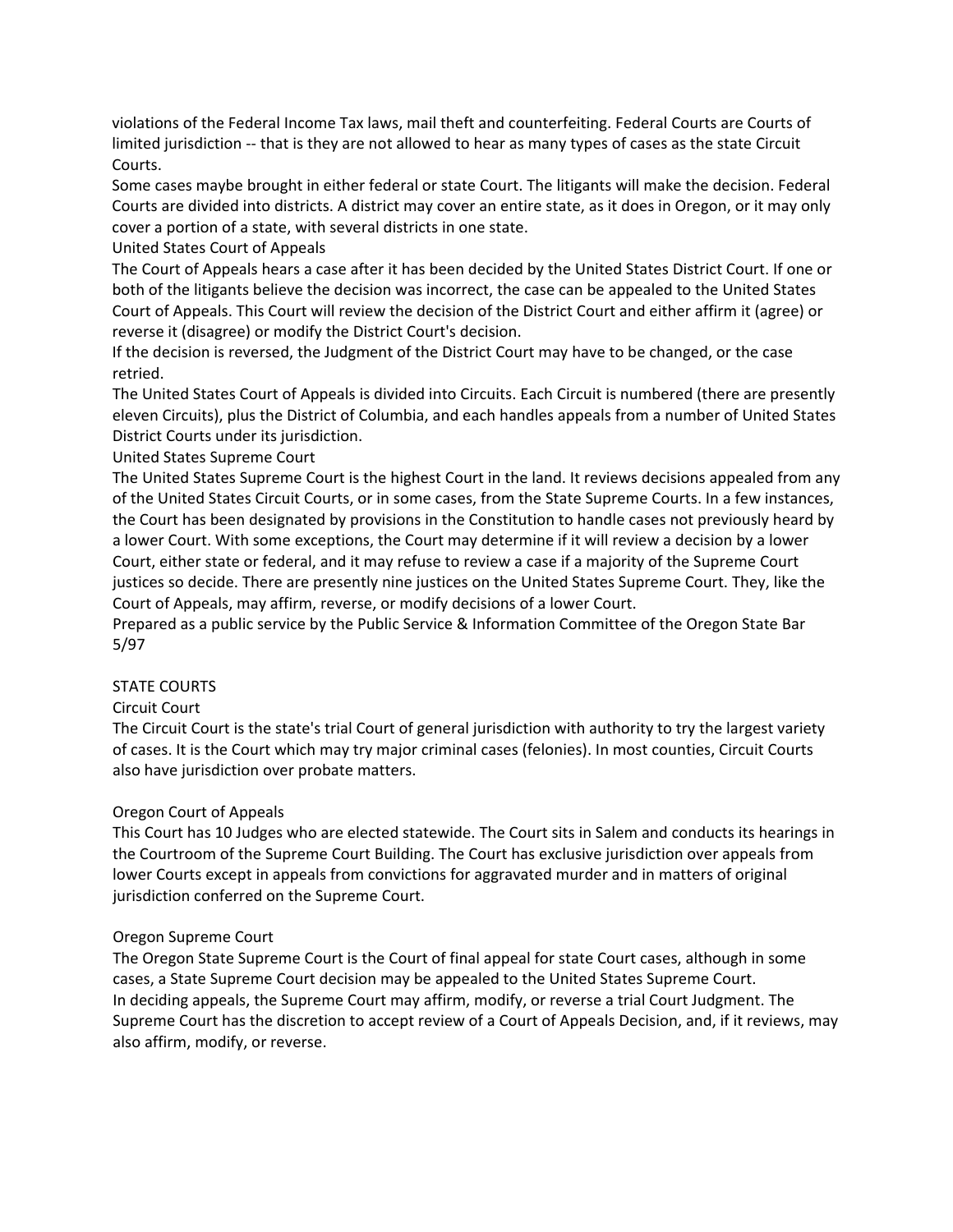In a few cases, the Court has original jurisdiction ‐‐ that is, it hears cases that have not previously been heard by another Court. Oregon law also confers on the Supreme Court general administrative authority and supervision over the Courts of the state.

### Additional Courts

In addition to those Courts described, Oregon has a number of other Courts that handle specialized or minor legal matters. These Courts include the Oregon Tax Court, Justice Courts, and Municipal Courts.

#### TERMS OF THE COURT

Action, Case, Suit, Lawsuit:

These words mean the same thing. They all refer to a legal dispute brought into Court for trial. There are both civil actions and criminal actions.

#### Answer:

The paper in which the Defendant responds to the claims of the Plaintiff in a civil action.

#### Argument:

The presentation of the review of the evidence and summation by the Attorneys at the end of the case, after all of the evidence is in and both parties have rested.

#### Civil Case:

A lawsuit is called a "civil case" when it is between persons in their private capacities or relations, or when the government, whether to federal, state or local, or some department thereof, sues an individual under the law, as distinguished from prosecuting a criminal charge. It results generally in a verdict for the Plaintiff or for the Defendant and, in many cases, involves the giving or denying of money damages.

### Clerk/Bailiff:

The clerk/bailiff is the officer of the Court who waits upon the Court and the jury and maintains Order in the Court. The clerk/bailiff sits at the desk in front of the Judge and keeps a record of papers filed. The clerk/bailiff has custody of the pleadings and records of the trial of the case, Orders made by the Court during the trial and the verdict at the end of the trial.

The clerk also administers the oath to jurors and all witnesses before they testify and marks all exhibits when they are received in evidence.

### Complaint:

The paper in which the Plaintiff sets forth the claims against the Defendant.

### Criminal Case:

"Criminal cases" are those cases in which individuals or organizations are accused of breaking a criminal law. The charges are brought in the name of a government entity, either federal, state, or city government. Jurors are asked to return a verdict of "guilty" or "not guilty" at the conclusion of the trial.

#### Cross Examination:

The questions which a Lawyer puts to the opposing party and witnesses at the conclusion of direct examination.

#### Defendant: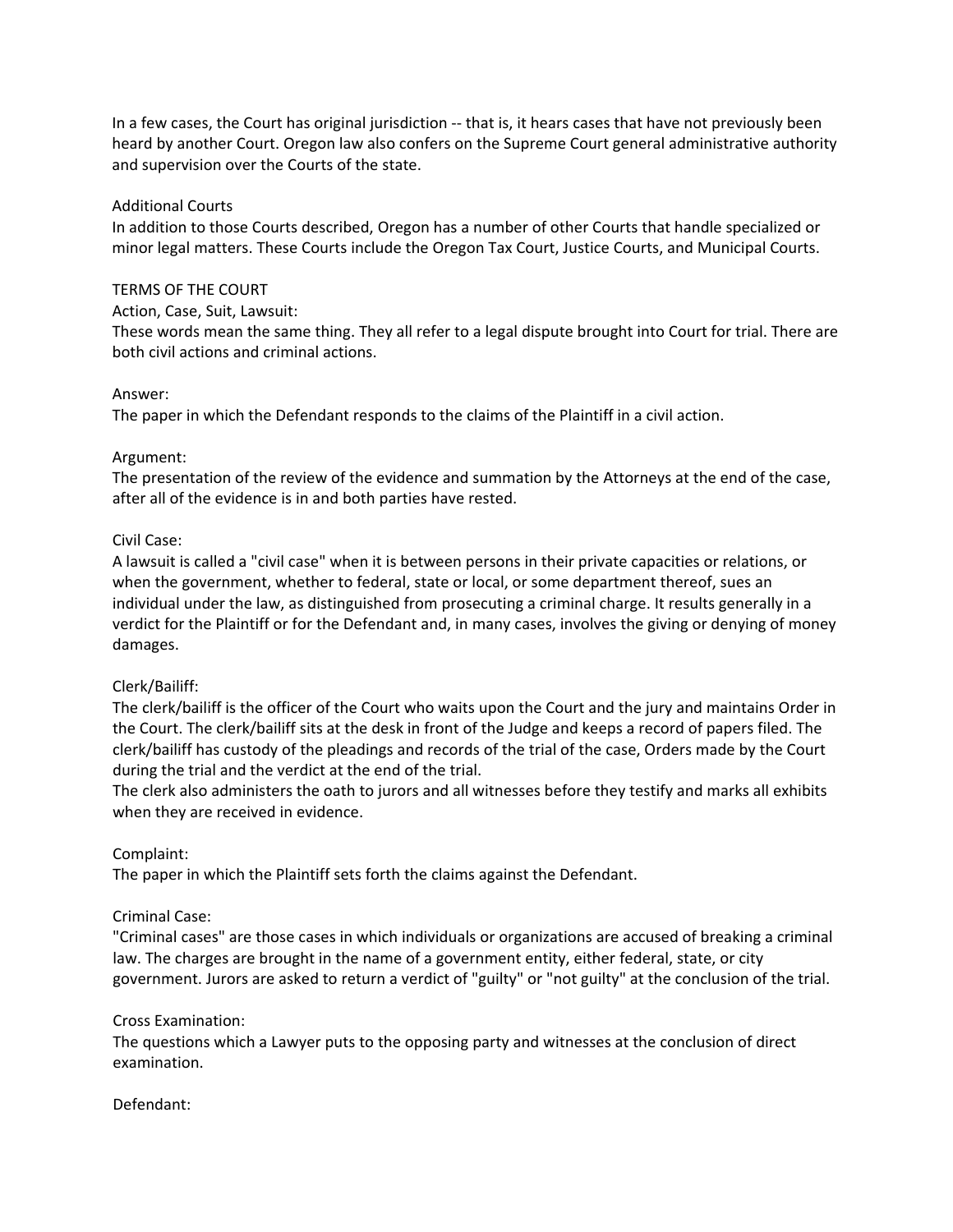In a civil case, the Defendant is the person or entity against whom the lawsuit is brought. In a criminal case, the Defendant is the person charged with an offense.

### Deposition:

A pretrial examination under oath usually taken in an office, that results in testimony which is later transcribed by a Court reporter in written question and answer form just as it would have been given in Court. A "deposition" may be read at the trial for cross examination or because of illness or absence of a person, or for a similar reason.

### Examination or Direct Examination:

The questions which the Lawyer asks his or her own client or witnesses who are called to testify on behalf of a particular party are often referred as "examination," "direct examination," or "examination in chief."

#### Exhibits:

Objects, including pictures, books, letters and documents are often received in evidence. These are called "exhibits" and are generally given to the jury to take to the jury room while deliberating.

### Instructions or "Charge" to Jury:

The outline of the rules of law which the jury must following their deliberations in deciding the factual issues submitted to them is called either the Judge's "charge" to the jury of "instructions" to the jury.

#### Issue:

A disputed question of fact is referred to as an "issue." It is sometimes spoken of as one of the "questions" which the jury must answer in Order to reach a verdict.

### Jury Panel:

The whole number of prospective jurors from which the trial jury is chosen.

### Objection Overruled:

This term means that, in the Judge's opinion, the Lawyer's objection is not supported under the rules of law. The Judges ruling, so far as a juror is concerned, is final and may not be questioned by the juror.

### Objection Sustained:

When a Lawyer objects to a question or the form of a question, the Judge may say "objection sustained." This means that the Judge agrees that under the rules of law, the Lawyer's objection was correct. This ruling likewise is not subject to question by jurors.

#### Opening Statement:

Before introducing any evidence for his or her side of the case, a Lawyer is permitted to tell the jury what the case is about and what evidence he or she expects to bring in to prove his or her side of the case. This is called the "opening statement."

#### Parties:

The Plaintiff and Defendant in the case. They are also sometimes called the "litigants."

### Plaintiff:

The person or entity who initiates a lawsuit by filing a Complaint.